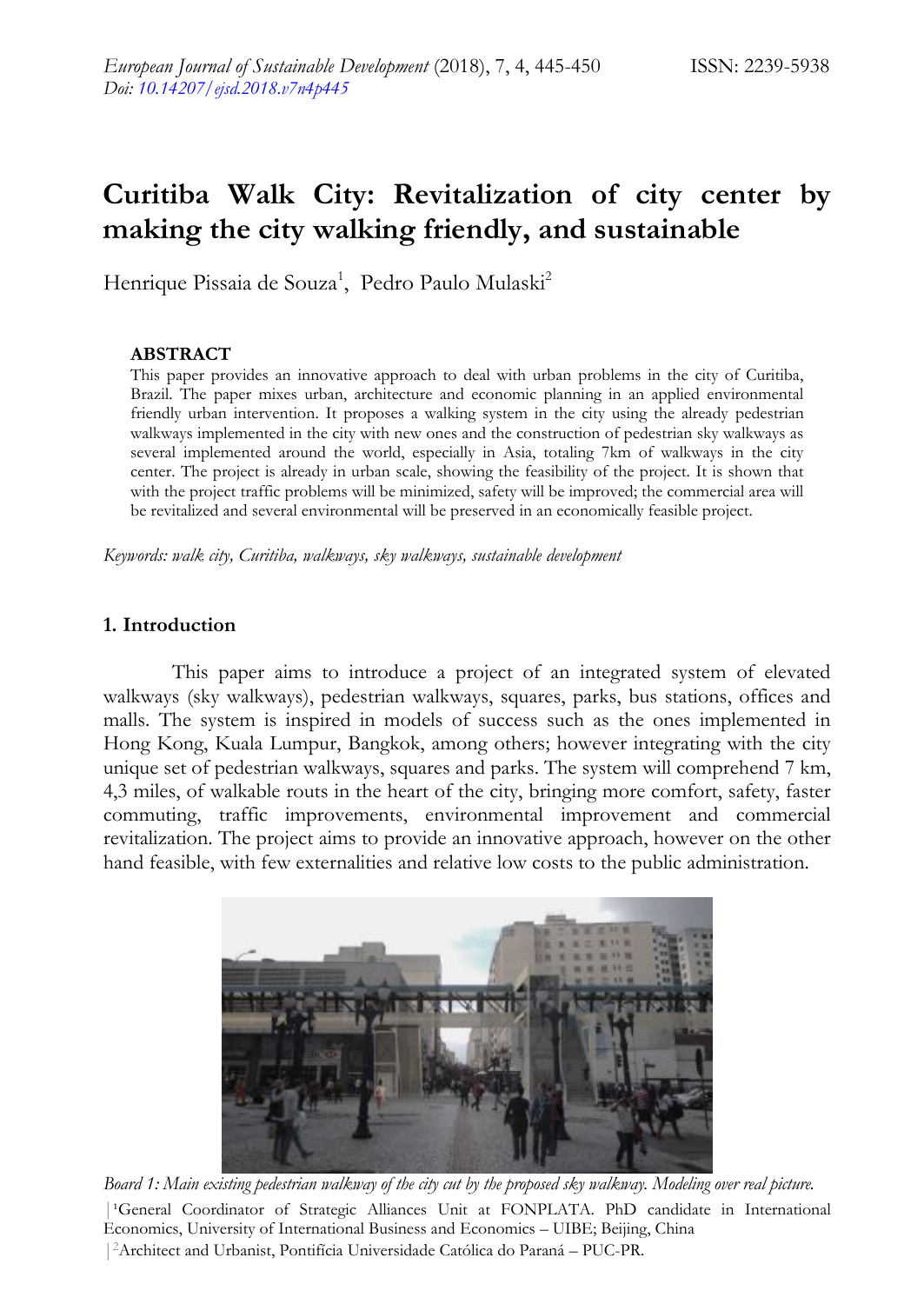# **2. The Proposed System**

# **2.1 Curitiba**

Curitiba is the Capital State of Parana, a State in the south of Brazil. The city has almost 2 million inhabitants and with a metropolitan area comprised by 26 municipalities with a total population of more than 3 million [1]. The city is called the model capital and the green capital; due to its huge amount of parks, squares, public gardens, the clean streets and a good transportation system [2].

Curitiba used to be recognized by its vanguard in public transportation and urban locomotion, with the internationally exported BRT (Bus Rapid Transit) corridor, now present in 180 cities around the world, (even having a World Bank report  $E_{\rm CO}^2$  Cities) [3]. However, the city is losing its quality, mainly due to an avalanche of cars, totaling 1,516,468, according to late official census [4] - making it the Brazilian city with the higher proportion of cars for inhabitant, with 1 car for every 1.8 inhabitant - and the lack of new transport developments. Projects to implement a subway or a surface rapid train have been discussed and re-discussed for more than 10 years, with its official studies started in 2002, and a cost of R\$ 23.3 million, US\$ 7.3 million[5].

During last Mayor´s election process, in 2016, solutions for the traffic jams and public transportation, in the city center, was one of the main points of discussions among the candidates [6]. Nevertheless, no concrete proposal or project was presented. Our project is here to try to fill in this gap.

# **2.2 Project Specifications**

The new walking skyways will comprehend 4 km, 2,5 miles, connecting the State Houses, Justice Courts, shopping malls, offices, hospitals, the bus station, bus terminals, bus stops, universities, theaters, social security office and other public offices, parks, squares and pedestrian walkways (these with total extension of 3 km, 1,9 miles), totaling 7 km, 4,3 miles, of walkable system.



*Board 2: Whole system proposed integrating existing pedestrian walkways, and new walkways and sky walkways, in real scale.*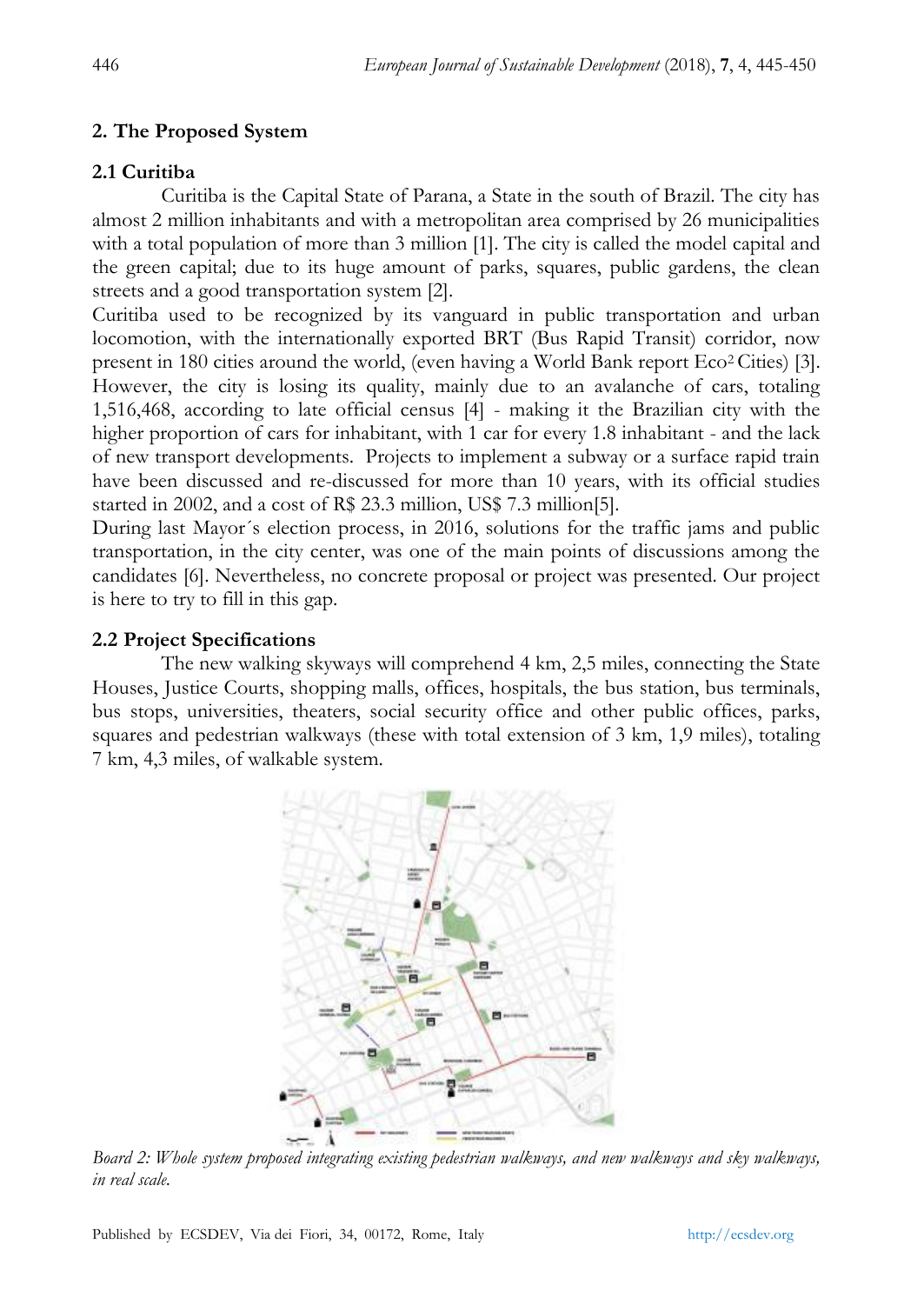The walking skyways will stand 5 meter higher than the street level, it will have the internal width of 3 meters and 2,5 meters of height. They will have stairs, escalators in the main areas and elevators to provide access to people with disabilities, and direct entrances to shopping malls and buildings. Also, they will have video surveillance systems.

The sky walkways will bring an aesthetic component. The design will make reference to the glass' tube stations, a city trademark and will become a new city symbol.



*Board 3: Prototype of the structure and access points of sky walkway, in real scale.*

#### **2.3 Environmental Aspects**

The project will be environment friendly. We propose the implementation of vertical gardens, solar energy panels and rain water retention system.

To keep the city green label, we propose the implementation of vertical gardens in its structural pillars. They will help to minimize the impact of the metal and concrete structures to be installed. The green pillars are already in use in several countries.

The sky walkways will have solar panels in their rooftops in specific points. The solar panels will provide energy to the sky walkways and to traffic lights and public lights system. It will have a parallel grid to these lights, which will allow the traffic lights and central area's lights to be working even in blackout periods - still relative common in the city, especially in rainy days.

To complete the environment friendly structure will have a rain water retention system. The roof top of the sky walkway will have a system to canalize and then storage the water of the rain. This water can be used to wash the streets and to irrigate the city gardens.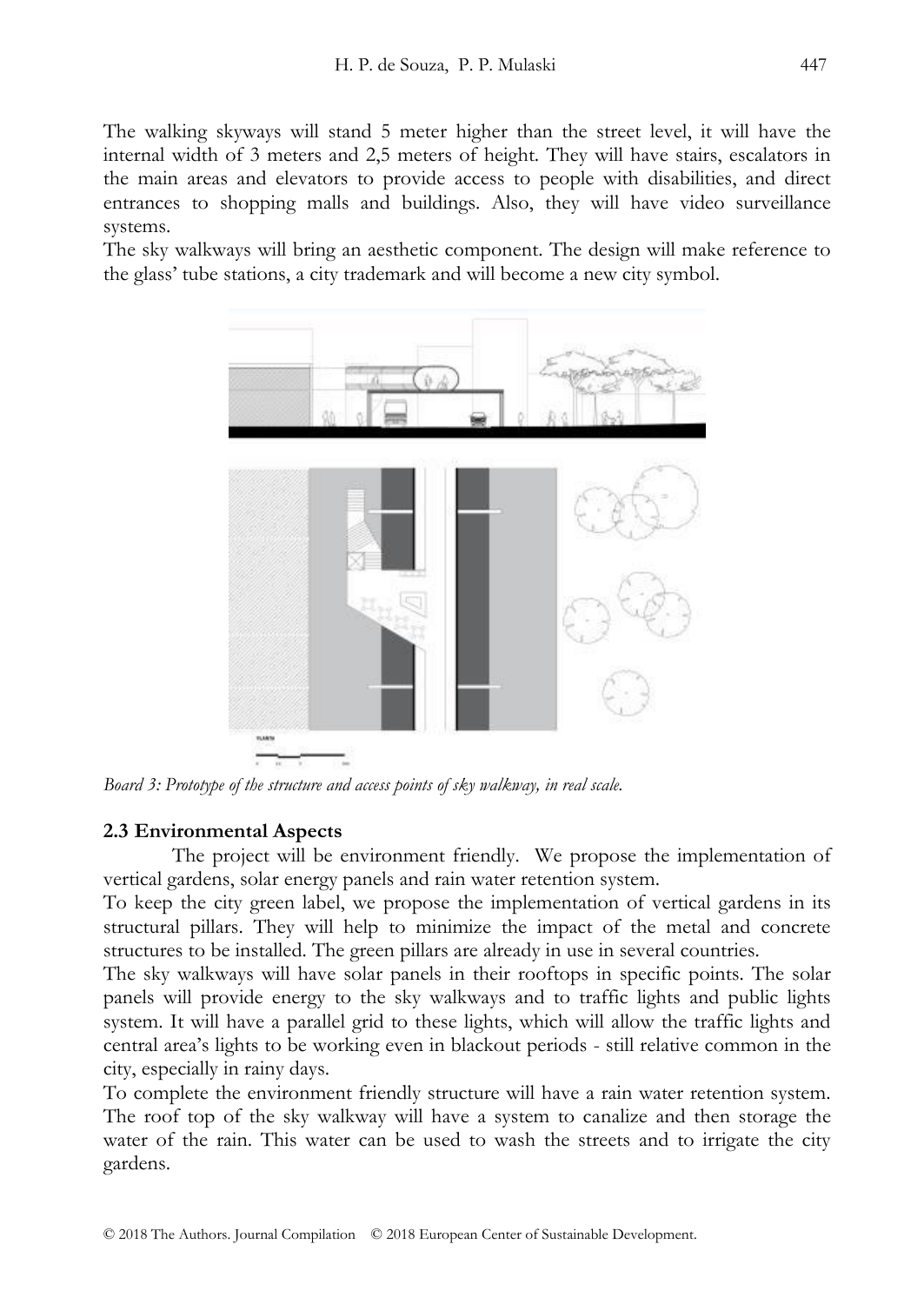

*Board 4: Prototype with the structure from different angles and the environmental structures.*

#### **2.4 Costs and Feasibility**

The concept is not a utopic or unfeasible project. It's a model already tested and successfully adopted specially in Asia. The construction and maintenance should be made in a Public-Private Partnership – PPP. The hotels and commercial centers that will have direct connections with the system must pay for part of the costs and be responsible for the maintenance of part of the sky walkway.

The management should be done on a private concessions, the manager should be responsible for the general management and maintenance of the sky walkways. The revenues will come from spaces destined to commercial advertisements and commercial sales points (food, beverage, art, books…) and for Wi-Fi provided by mobile phone companies.

#### **3. Overal Benefits**

#### **3.1 Pedestrian Benefits**

The system will bring more comfort and security to pedestrians. In Curitiba it rains at every two days, on average, and is the coldest capital of Brazil. The closed sky walkways will provide a controlled environment preventing people from rain and cold weather. People will not cross some streets anymore, which eliminates the risk of car hitting people. Moreover, the video security system will minimize robberies, a problem in the region.

Conjugated with the existing and future pedestrian walkways, squares and parks, the system will be a 7 km, 4.3 miles, of walkable system in the city center, integrating with bus terminal, bus stations, services and shopping areas. It will increase the comfort and safety of the population. Also, it will make locomotion much faster, allowing people to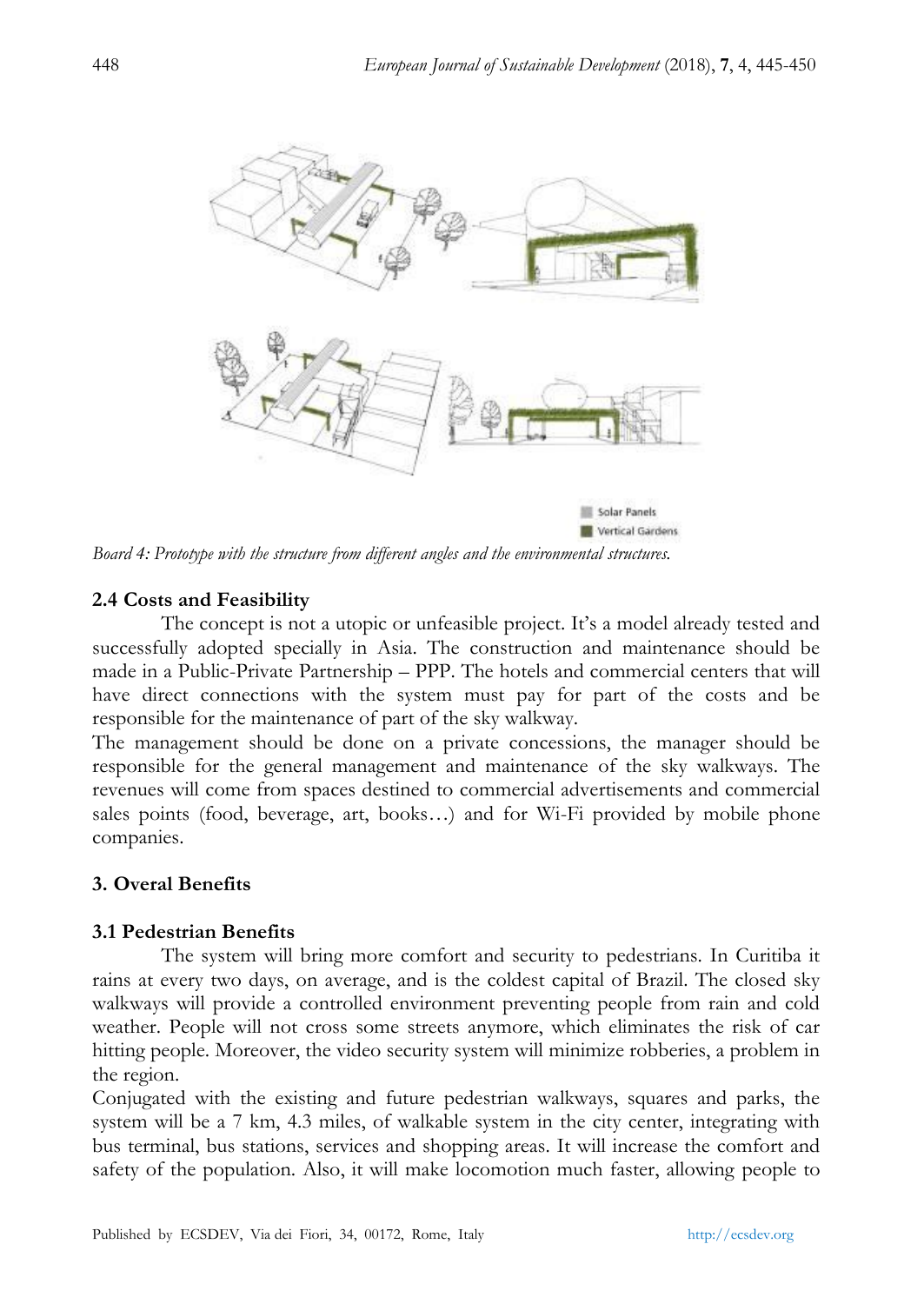not stop in several street lights to cross streets, saving around 30 seconds to 2 minutes, in each street crossing.

## **3.2 Traffic Benefits**

Due to the safety and comfort added by the system, we believe more people will use public transportation to go to the city center. It will put less pressure on the traffic system, diminishing traffic jams.

The system proposed will also match with the car calm ways already existent – zones where the cars can be driven at 25 miles/h, 40km/h maximum. This combination will allow the removal of several traffic lights. In a preliminary study (board 5). With the implementation of only one section of sky walkway, with the extension of 500 KM, 300 Miles, 9 traffic lights could be removed. Moreover, it will save around 30 seconds in every traffic lights cycle, caused by the unnecessary pedestrian lights aperture.



*Board 5: Preliminar study of the first section proposed, in real scale.*

## **3.3 Commercial Revitalization**

Most of the streets comprehended in the system have decadent or inexistent commerce. The sky walkway will allow the creation of new commercial center, office buildings, garages and shopping malls, bringing life back to these streets.

The system can be a model to other parts of the city and other cities in Brazil, and make the integration with future subways, BRTs and surface trains that will be implemented in the future.